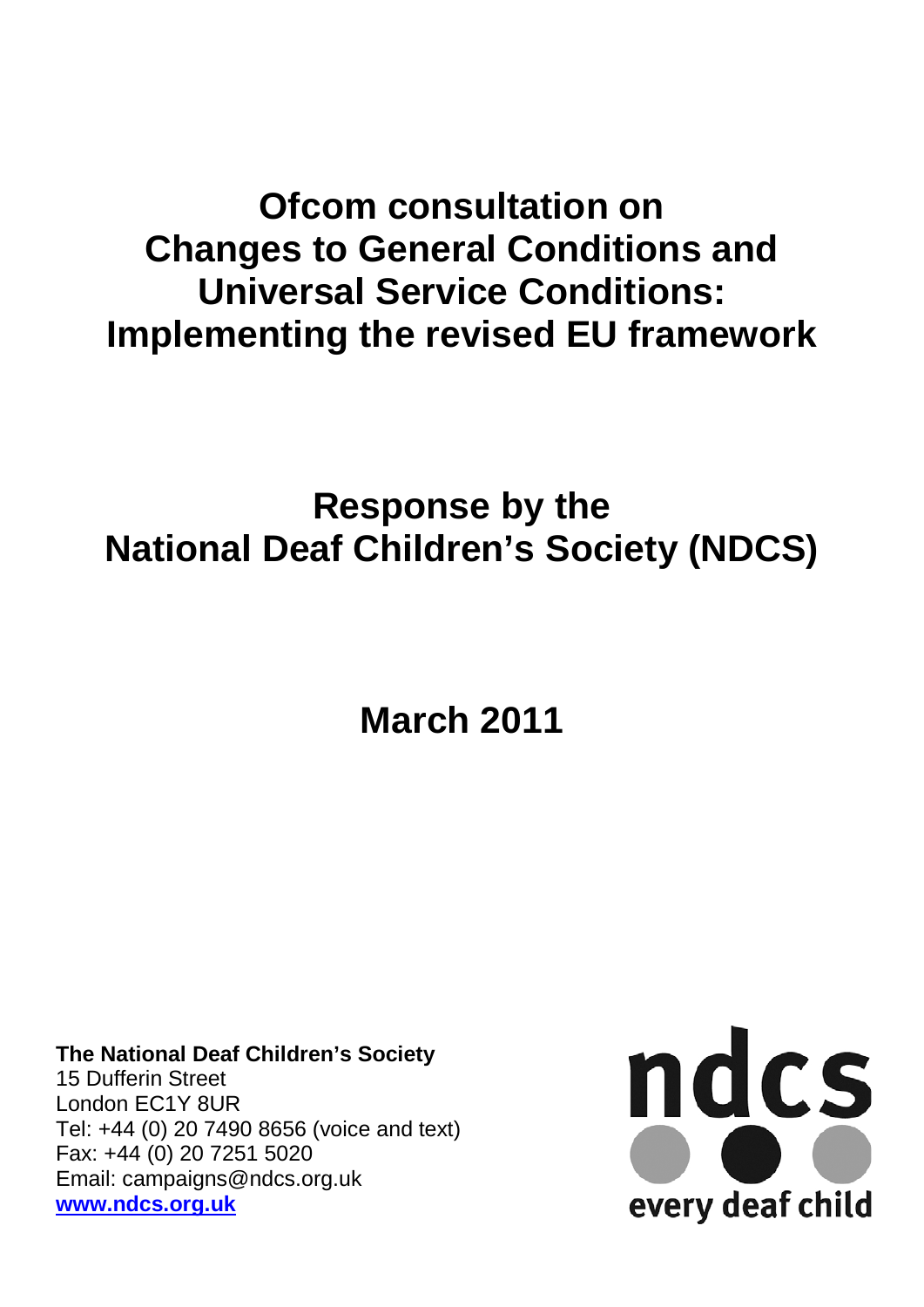#### **Introduction**

The National Deaf Children's Society (NDCS) is the leading charity dedicated to creating a world without barriers for deaf children and young people. We believe that every deaf child and young person should be valued and included by society and have the same opportunities as any other child.

NDCS uses the word 'deaf' to refer to all levels of hearing loss, from mild to profound. Deaf children and young people communicate in a range of ways, including hearing amplification, sign language and lipreading. There are over 45,000 deaf children and young people in the UK. 90% of deaf children are from families with no first-hand experience of deafness. Around 85% attend mainstream schools. Many deaf children therefore grow up in an environment where ready access to telecommunication services is expected and taken for granted by their family and peers.

For deaf children and young people to be included in society, it is vital they have full access to telecommunication services. This is particularly important for older deaf children as they reach independence. Failure to provide full access means that deaf young people will less likely to be employed or gain work experience. It also risks undermining the social and emotional well-being of deaf young people as they seek to build effective relationships with hearing peers.

NDCS welcomes the opportunity to respond to this consultation. Our response focuses on question 6.

### **Question 6: Do you agree with our proposals to ensure equivalent access to the emergency services for disabled users and to mandate the provision of Emergency SMS?**

NDCS strongly supports any action to ensure equivalent access to emergency SMS for deaf people. No value can be placed on a service which could literally save the life of a deaf person or his/her friends and family. By mandating this service, many deaf young people will no longer be in a position where they will be unable to help themselves or others in an emergency.

However, NDCS has a number of reservations and comments about Ofcom's approach to ensure "equivalence":

- 1) The consultation notes in paragraph 8.7 that being able to access IP relay would "probably" deliver greater equivalence. However, the consultation goes on to kick making IP relay access to emergency services mandatory into the long grass. By Ofcom's own admission, the consultation's proposals therefore fail to ensure equivalence. NDCS does not believe this delay is acceptable.
- 2) This proposal does not achieve equivalence for deaf people who communicate in British Sign Language, which is a separate language from English. NDCS is disappointed that the consultation does not consider this issue. Access to a video relay service is needed to ensure equivalence in this respect.
- 3) Ofcom proposes that emergency SMS messages are routed through the existing BT Text Relay centre. The justification for this appears to be because "it's already there". There is no real assessment of whether BT is best-placed to offer this service and whether other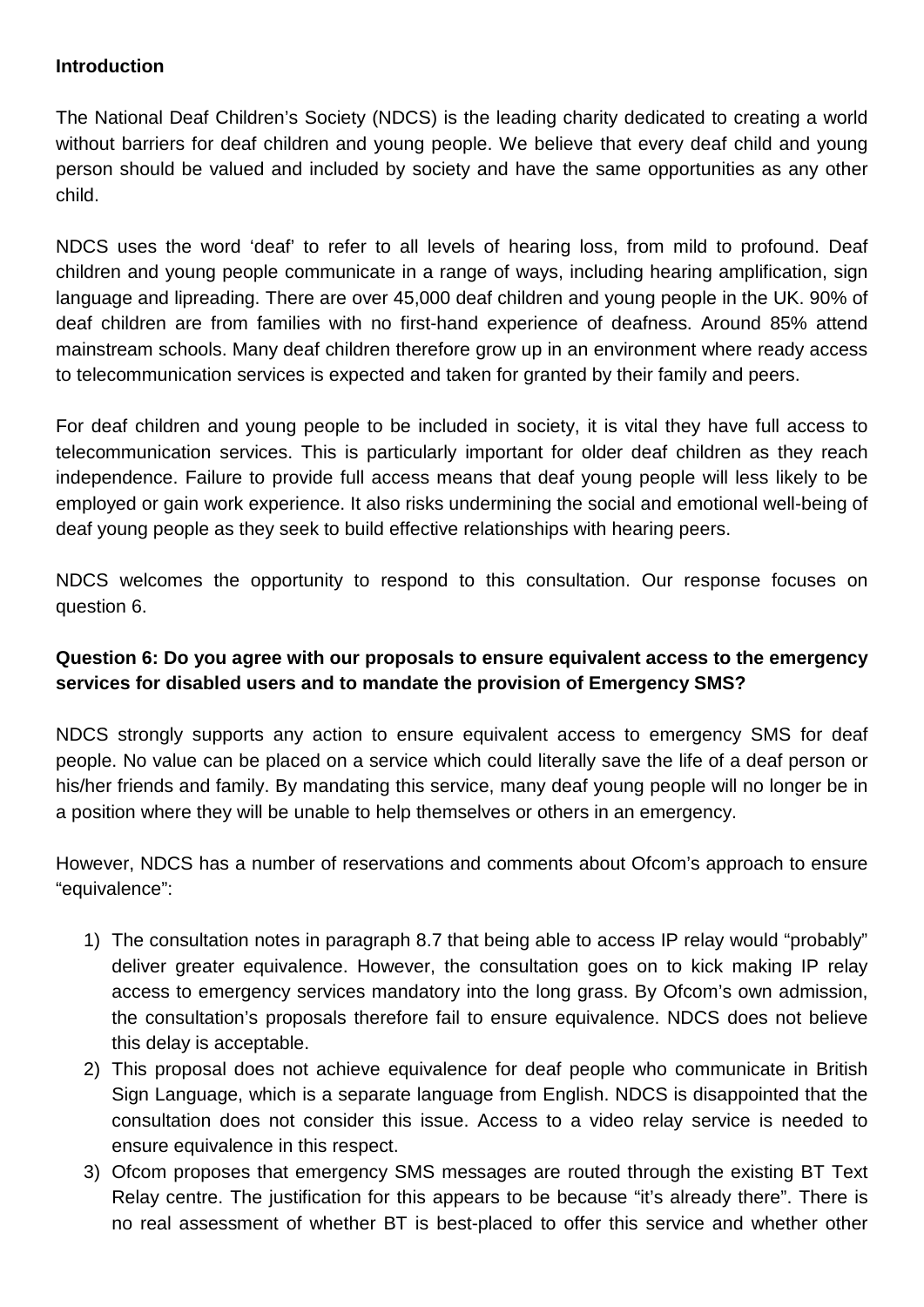providers could be mandated to do this. NDCS is surprised that this role would simply be given to BT without any attempt to explore whether other providers could take on this role, perhaps through open tendering and competition.

4) NDCS does not believe it is enough to simply mandate the provision of Emergency SMS. Ofcom should also set out how it will monitor the service and ensure that incentives are in place for the service to improve in light of any future technological developments. The absence of any such incentive for BT's current text relay service has resulted in a service which is no longer fit for purpose. It would be tragic if the same mistake was made in relation to Emergency SMS services.

#### **Other comments**

NDCS is disappointed that this consultation contains no proposals to improve relay services for deaf people, a key aspect of the revised EU framework. We note that a separate consultation is to follow on this. However, given that the EU framework has an implementation deadline of May, we are surprised and disappointed that steps to implement the Directive's requirements on relay services are proceeding at a slower pace. Many deaf people will be frustrated at this delay, particularly in light of concerns that the existing service is not fit for purpose. This concern has been raised with Ofcom consistently over the past few years.

NDCS is concerned by the implication in paragraph 8.33 of the consultation that many current measures already seek to promote equivalence. NDCS believes this statement is remarkably complacent and potentially prejudges the outcome of any further consultation on relay services. NDCS also expects Ofcom to do more than just "promote" equivalence. To ensure compliance with the EU Framework, NDCS expects Ofcom to deliver and provide equivalence.

We believe that for the needs of disabled young people and adults to be met, a framework for relay services, which provides genuine equivalence, needs to be in place which is:

- Fully funded and which provides a service which is available to users at no cost other than the cost of a standard call, and with the same quality experienced by other users.
- Provides fast and functionally equivalent access (i.e. almost live real-time communication) and with genuine interoperability / interconnectivity.
- Provides access to all deaf children and young people including those for whom written and spoken English is their preferred communication approach and those who communicate in British Sign Language.
- Provide meaningful choice and competition between a range of providers, as well as between a range of types of services.

However, at present:

• Only a single text relay service is available, and from only one provider. Captioned relay and video relay are not widely available for those who prefer different communication approaches, including those who communicate in British Sign Language, an officially recognised language in the UK.